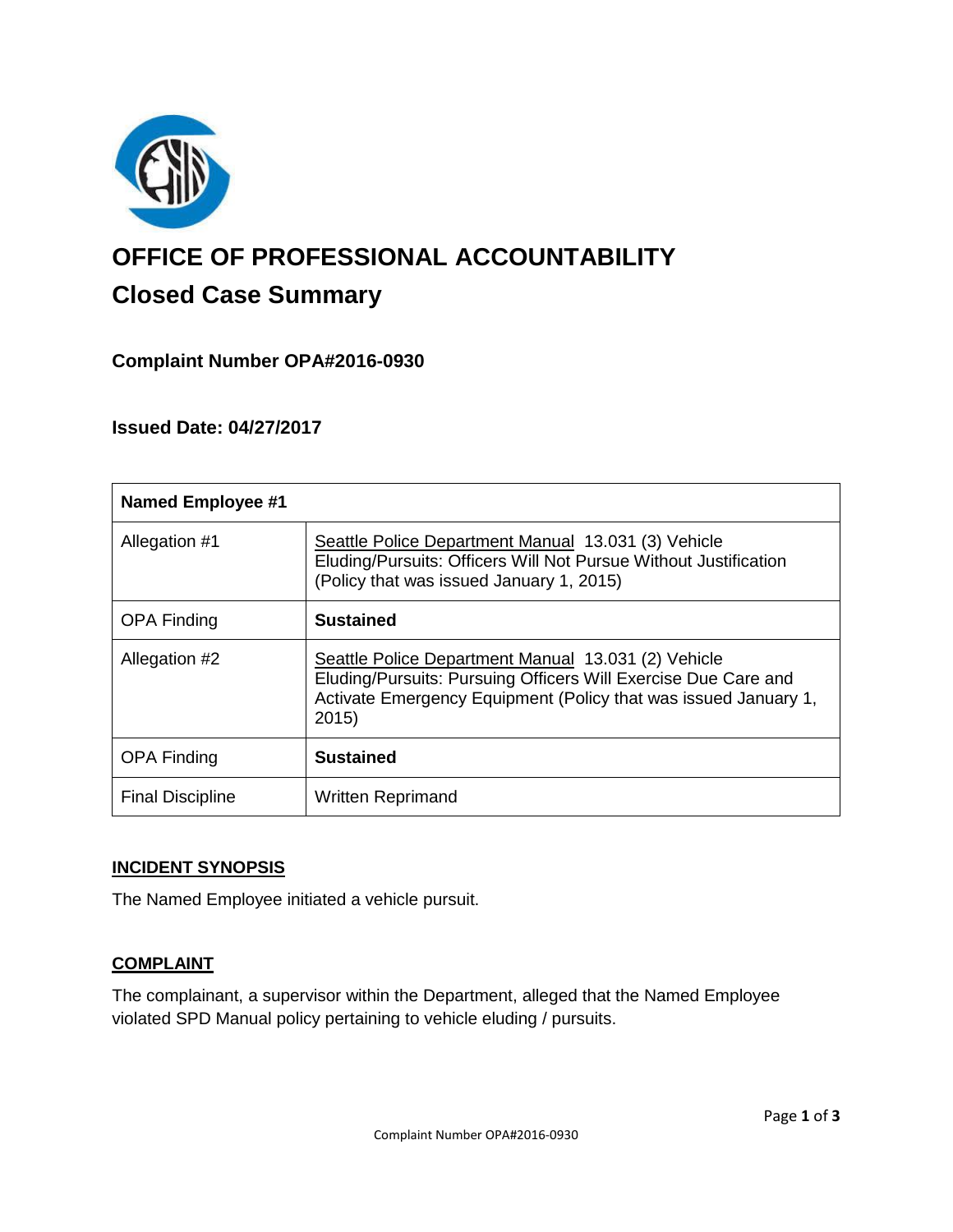## **INVESTIGATION**

The OPA investigation included the following actions:

- 1. Review of the complaint memo
- 2. Review of In-Car Videos (ICV)
- 3. Search for and review of all relevant records and other evidence
- 4. Interview of SPD employee

# **ANALYSIS AND CONCLUSION**

The complainant alleged that Named Employee #1 violated policy by pursuing a vehicle for traffic violations and/or misdemeanors, reasons prohibited by policy. The preponderance of the evidence from the OPA investigation showed that Named Employee #1 engaged in two pursuits of the suspect vehicle. The first pursuit began after the suspect vehicle ran a stop sign and accelerated rapidly away from Named Employee #1, and ended when Named Employee #1 shut off his emergency equipment as he approached the on-ramp for a freeway. The second pursuit took place after Named Employee #1 relocated the suspect vehicle on the freeway. The preponderance of the evidence also showed that Named Employee #1 had no basis to believe the driver of the vehicle was wanted for anything other than expired tabs and driving-related offenses.

The complainant alleged that Named Employee #1 failed to exercise due care with respect to his driving behavior while engaged in the pursuit and did not have his full emergency equipment activated throughout both pursuits. The preponderance of the evidence showed that there were several occasions during the two pursuits when the emergency lights were activated without the siren. In addition, the evidence showed Named Employee #1 drove his police car while engaged in the pursuits in a manner that did not display, "due regard for the safety of all persons," as required by SPD policy. Examples of unsafe driving included Named Employee #1's passage through an intersection controlled by a five-way stop sign, his sudden travel across several lanes on the freeway, and his travel without a siren along the shoulder of the freeway past stopped traffic.

### **FINDINGS**

#### **Named Employee #1**

#### Allegation #1

The evidence supports that Named Employee #1 violated the policy. Therefore a **Sustained** finding was issued for *Vehicle Eluding/Pursuits: Officers Will Not Pursue Without Justification.*

#### Allegation #2

The evidence supports that Named Employee #1 violated the policy. Therefore a **Sustained** finding was issued for *Vehicle Eluding/Pursuits: Pursuing Officers Will Exercise Due Care and Activate Emergency Equipment*